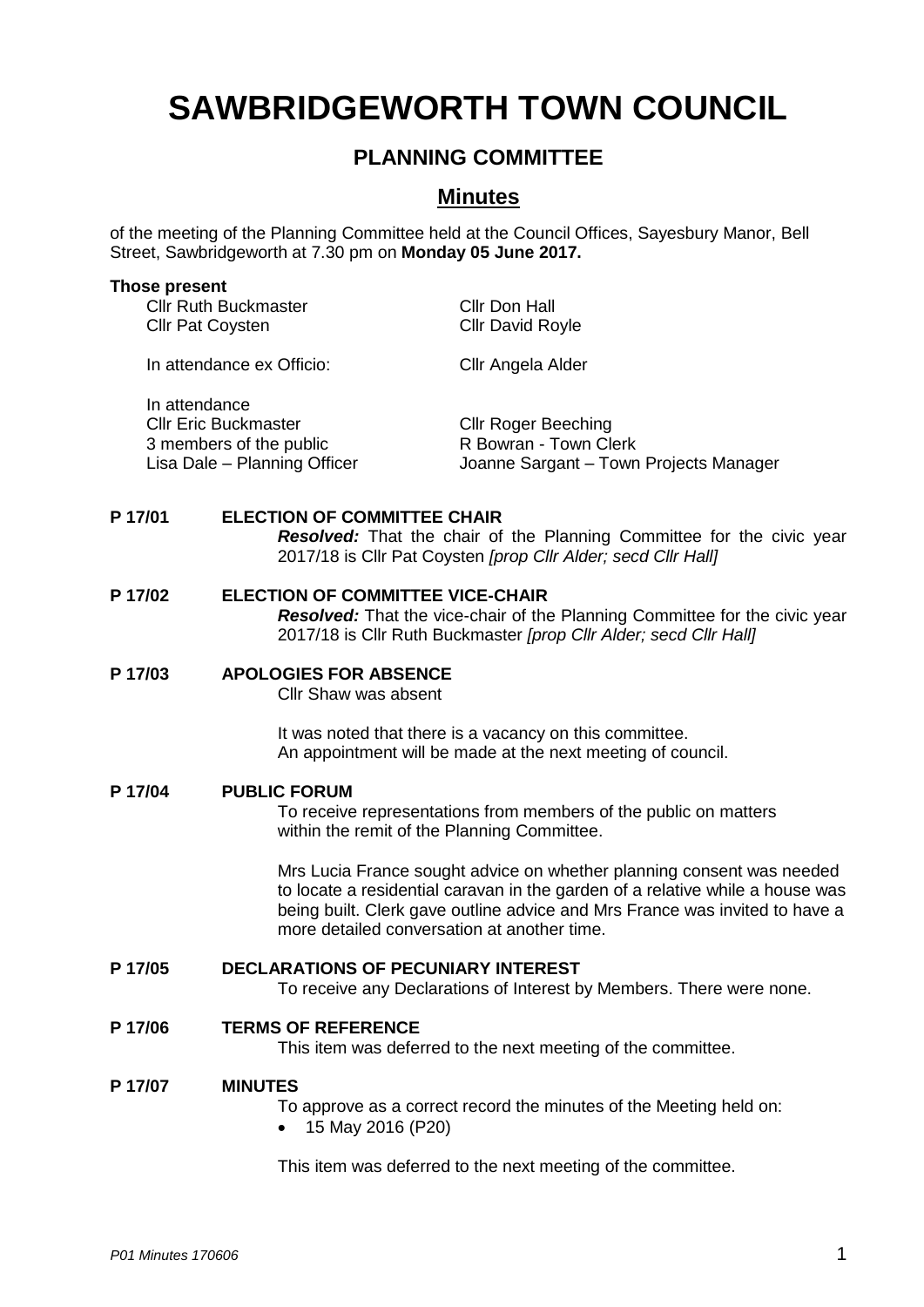#### **P 17/07 PLANNING APPLICATIONS RECEIVED FROM EHDC**

To consider Planning Applications received from EHDC since the last meeting of the Planning Committee

### **3/17/0130/FUL 32 Bullfields, CM21 9DD**

[Demolition of existing and Construction of 3 dwellings with associated parking and](https://publicaccess.eastherts.gov.uk/online-applications/applicationDetails.do?activeTab=summary&keyVal=OK1028GLMYG00) access **Applicant:** Mr T and A Jack **STC Comment:** No Objection

**\_\_\_\_\_\_\_\_\_\_\_\_\_\_\_\_\_\_\_\_\_\_\_\_\_\_\_\_\_\_\_\_\_\_\_\_\_\_\_\_\_\_\_\_\_\_\_\_\_\_\_\_\_\_\_\_\_\_\_\_\_\_\_\_\_**

**\_\_\_\_\_\_\_\_\_\_\_\_\_\_\_\_\_\_\_\_\_\_\_\_\_\_\_\_\_\_\_\_\_\_\_\_\_\_\_\_\_\_\_\_\_\_\_\_\_\_\_\_\_\_\_\_\_\_\_\_\_\_\_\_\_**

#### **3/17/0886HH (Amendment) 26 Brook Lane, CM21 0EL**

[Demolition of car port and detached garage; single storey side extension and two storey](https://publicaccess.eastherts.gov.uk/online-applications/applicationDetails.do?activeTab=summary&keyVal=OO78GCGLGDX00)  [rear extension; raising of roof and insertion of dormer windows](https://publicaccess.eastherts.gov.uk/online-applications/applicationDetails.do?activeTab=summary&keyVal=OO78GCGLGDX00) **Applicant:** Mr K Willett **STC Comment:** No Objection **\_\_\_\_\_\_\_\_\_\_\_\_\_\_\_\_\_\_\_\_\_\_\_\_\_\_\_\_\_\_\_\_\_\_\_\_\_\_\_\_\_\_\_\_\_\_\_\_\_\_\_\_\_\_\_\_\_\_\_\_\_\_\_\_\_**

**3/17/1014/FUL Riverside View, Spellbrook Lane East**

[Demolition of existing dwelling and other non-residential structures, erection of 4no.](https://publicaccess.eastherts.gov.uk/online-applications/applicationDetails.do?activeTab=summary&keyVal=OP2EO3GLGLE00)  [dwellings with associated internal access roads and landscaping](https://publicaccess.eastherts.gov.uk/online-applications/applicationDetails.do?activeTab=summary&keyVal=OP2EO3GLGLE00) **Applicant:** Jack Stanley Homes Ltd **STC Comment:** No Objection **\_\_\_\_\_\_\_\_\_\_\_\_\_\_\_\_\_\_\_\_\_\_\_\_\_\_\_\_\_\_\_\_\_\_\_\_\_\_\_\_\_\_\_\_\_\_\_\_\_\_\_\_\_\_\_\_\_\_\_\_\_\_\_\_\_**

#### **3/17/1031/FUL 5 Bluebell Walk, CM21 0JQ**

[Conversion of existing detached annexe building to form 1 no. new dwelling with](https://publicaccess.eastherts.gov.uk/online-applications/applicationDetails.do?activeTab=summary&keyVal=OP89RXGLGMO00)  [associated parking and garden amenity space utilising a previously approved access](https://publicaccess.eastherts.gov.uk/online-applications/applicationDetails.do?activeTab=summary&keyVal=OP89RXGLGMO00) **Applicant:** Mr Stephen Grayston **STC Comment: Objection** 

**\_\_\_\_\_\_\_\_\_\_\_\_\_\_\_\_\_\_\_\_\_\_\_\_\_\_\_\_\_\_\_\_\_\_\_\_\_\_\_\_\_\_\_\_\_\_\_\_\_\_\_\_\_\_\_\_\_\_\_\_\_\_\_\_**

#### **3/17/1033/HH 19 Hoestock Road, CM21 0DZ**

[Demolition of existing garage and using the same plinth the assembly of a summerhouse](https://publicaccess.eastherts.gov.uk/online-applications/applicationDetails.do?activeTab=summary&keyVal=OPA4G1GLGMV00) **Applicant:** Mr Colin Gill **STC Comment:** No Objection

**\_\_\_\_\_\_\_\_\_\_\_\_\_\_\_\_\_\_\_\_\_\_\_\_\_\_\_\_\_\_\_\_\_\_\_\_\_\_\_\_\_\_\_\_\_\_\_\_\_\_\_\_\_\_\_\_\_\_\_\_\_\_\_\_\_**

#### **3/17/1044/HH 5 Church Crescent, CM21 9BH**

Single storey rear extension to replace conservatory; new front porch to replace existing; [rebuild and enlarge existing side dormers; repair some areas of external render](https://publicaccess.eastherts.gov.uk/online-applications/applicationDetails.do?activeTab=summary&keyVal=OPBPJ7GL00X00) **Applicant:** Mr J Portelly

**STC Comment:** No Objection **\_\_\_\_\_\_\_\_\_\_\_\_\_\_\_\_\_\_\_\_\_\_\_\_\_\_\_\_\_\_\_\_\_\_\_\_\_\_\_\_\_\_\_\_\_\_\_\_\_\_\_\_\_\_\_\_\_\_\_\_\_\_\_\_\_**

#### **3/17/1077/HH 19 Honeymeade, CM21 0AR**

[Demolition of garage and outbuilding. Erection of a single storey rear and two storey side](https://publicaccess.eastherts.gov.uk/online-applications/applicationDetails.do?activeTab=summary&keyVal=OPMS01GLGPE00)  **[extension](https://publicaccess.eastherts.gov.uk/online-applications/applicationDetails.do?activeTab=summary&keyVal=OPMS01GLGPE00) Applicant:** Mr David Martin

**STC Comment:** No Objection **\_\_\_\_\_\_\_\_\_\_\_\_\_\_\_\_\_\_\_\_\_\_\_\_\_\_\_\_\_\_\_\_\_\_\_\_\_\_\_\_\_\_\_\_\_\_\_\_\_\_\_\_\_\_\_\_\_\_\_\_\_\_\_\_\_**

**3/17/1115/LBC Hill Cottage, 37 London Rd, CM21 9EH**

[Removal of concrete roof tiles and replace with Welsh Slate. Realignment of roofs central](https://publicaccess.eastherts.gov.uk/online-applications/applicationDetails.do?activeTab=summary&keyVal=OPTVHNGLGRM00)  valley in lead. Replacement of lead flashing. Removal of roof tiles from barn, upgrade [roof felt and relay tiles](https://publicaccess.eastherts.gov.uk/online-applications/applicationDetails.do?activeTab=summary&keyVal=OPTVHNGLGRM00) **Applicant:** Mr Daniel Johnson **STC Comment:** No Comment

**\_\_\_\_\_\_\_\_\_\_\_\_\_\_\_\_\_\_\_\_\_\_\_\_\_\_\_\_\_\_\_\_\_\_\_\_\_\_\_\_\_\_\_\_\_\_\_\_\_\_\_\_\_\_\_\_\_\_\_\_\_\_\_\_\_**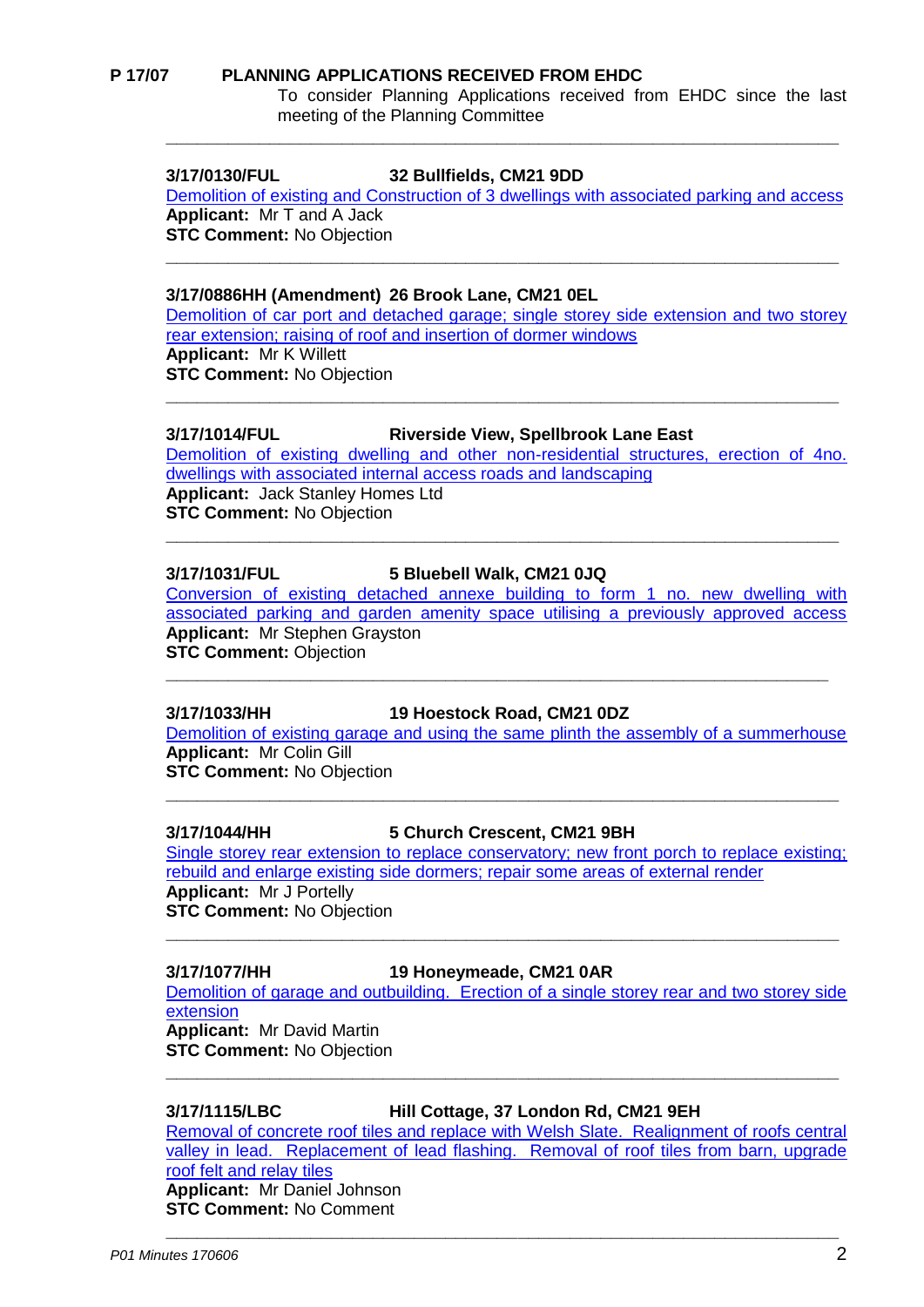# **3/17/1142/HH 4 High Wych Road, CM21 0AZ**

[Raising of roof ridge to create first floor. First floor side extension, replacement](https://publicaccess.eastherts.gov.uk/online-applications/applicationDetails.do?activeTab=summary&keyVal=OPZQN9GLGTD00)  [conservatory and alterations to fenestration](https://publicaccess.eastherts.gov.uk/online-applications/applicationDetails.do?activeTab=summary&keyVal=OPZQN9GLGTD00) **Applicant:** Mr Graham Purnell **STC Comment:** No Objection

**\_\_\_\_\_\_\_\_\_\_\_\_\_\_\_\_\_\_\_\_\_\_\_\_\_\_\_\_\_\_\_\_\_\_\_\_\_\_\_\_\_\_\_\_\_\_\_\_\_\_\_\_\_\_\_\_\_\_\_\_\_\_\_\_\_**

### **3/17/1143/FUL The White Lion, London Road, CM21 9EN**

[Single storey extension for accessible WC. External works to include demolition of](https://publicaccess.eastherts.gov.uk/online-applications/applicationDetails.do?activeTab=summary&keyVal=OQ01QLGLGTG00)  [garden wall, replace with sleepers, timber planters and bench seating. Remove beds and](https://publicaccess.eastherts.gov.uk/online-applications/applicationDetails.do?activeTab=summary&keyVal=OQ01QLGLGTG00)  [replace with stepped platform](https://publicaccess.eastherts.gov.uk/online-applications/applicationDetails.do?activeTab=summary&keyVal=OQ01QLGLGTG00) to rear garden entrance.

**\_\_\_\_\_\_\_\_\_\_\_\_\_\_\_\_\_\_\_\_\_\_\_\_\_\_\_\_\_\_\_\_\_\_\_\_\_\_\_\_\_\_\_\_\_\_\_\_\_\_\_\_\_\_\_\_\_\_\_\_\_\_\_\_\_**

**Applicant:** Greene King Pub Company **STC Comment:** No Objection

### **3/17/1144/LBC The White Lion, London Road, CM21 9EN**

[Single storey extension for accessible WC. External works to include demolition of](https://publicaccess.eastherts.gov.uk/online-applications/applicationDetails.do?activeTab=summary&keyVal=OQ01R0GLGTH00)  [garden wall, replace with sleepers, timber planters and bench seating. Remove beds and](https://publicaccess.eastherts.gov.uk/online-applications/applicationDetails.do?activeTab=summary&keyVal=OQ01R0GLGTH00)  [replace with stepped platform to rear garden entrance. Internal works to include](https://publicaccess.eastherts.gov.uk/online-applications/applicationDetails.do?activeTab=summary&keyVal=OQ01R0GLGTH00)  [demolition of fireplace, screens, raised floor and upper back fitting](https://publicaccess.eastherts.gov.uk/online-applications/applicationDetails.do?activeTab=summary&keyVal=OQ01R0GLGTH00) to bar. New fixed [seating, flooring, back fitting, bar top and screens. Refurbish existing WCs. New lighting](https://publicaccess.eastherts.gov.uk/online-applications/applicationDetails.do?activeTab=summary&keyVal=OQ01R0GLGTH00)  [and decorations throughout](https://publicaccess.eastherts.gov.uk/online-applications/applicationDetails.do?activeTab=summary&keyVal=OQ01R0GLGTH00) **Applicant:** Greene King Pub Company

**\_\_\_\_\_\_\_\_\_\_\_\_\_\_\_\_\_\_\_\_\_\_\_\_\_\_\_\_\_\_\_\_\_\_\_\_\_\_\_\_\_\_\_\_\_\_\_\_\_\_\_\_\_\_\_\_\_\_\_\_\_\_\_\_\_**

**STC Comment:** No Comment

#### **P 17/08 LATE PLANNING APPLICATIONS**

To deal with Planning Applications received from EHDC following the Publication of this Agenda and received before 03 June 2017

#### **3/17/1038/HH 130 West Road CM21 0BW**

Removal of hedge and erection of double garage and boot room **Applicant:** Mr K Willsdon **STC Comment:** No Objection

#### **3/17/1199/HH 12 Springhall Road, CM21 9ET**

Single storey rear extension, part two storey rear and side extn and new first floor window. **Applicant:** Mr & Mrs Lee and Kerry Griffin

**\_\_\_\_\_\_\_\_\_\_\_\_\_\_\_\_\_\_\_\_\_\_\_\_\_\_\_\_\_\_\_\_\_\_\_\_\_\_\_\_\_\_\_\_\_\_\_\_\_\_\_\_\_\_\_\_\_\_\_\_\_**

**\_\_\_\_\_\_\_\_\_\_\_\_\_\_\_\_\_\_\_\_\_\_\_\_\_\_\_\_\_\_\_\_\_\_\_\_\_\_\_\_\_\_\_\_\_\_\_\_\_\_\_\_\_\_\_\_\_\_\_\_\_**

**\_\_\_\_\_\_\_\_\_\_\_\_\_\_\_\_\_\_\_\_\_\_\_\_\_\_\_\_\_\_\_\_\_\_\_\_\_\_\_\_\_\_\_\_\_\_\_\_\_\_\_\_\_\_\_\_\_\_\_\_\_**

**STC Comment:** No Objection

#### **3/17/1267/ODPN Suite 1 Plymouth House, CM21 9AE**

In Change of use from B1(a) office use to C3 dwelling houses **Applicant:** LF Developments Ltd **STC Comment:** Objection. Loss of commercial premises.

#### **3/17/0517/HH 44 Newton Drive, CM21 9HE**

Insertion of 2no side dormer windows **Applicant:** Mr S Johnson **STC Comment:** Objection. No significant change from pervious application.